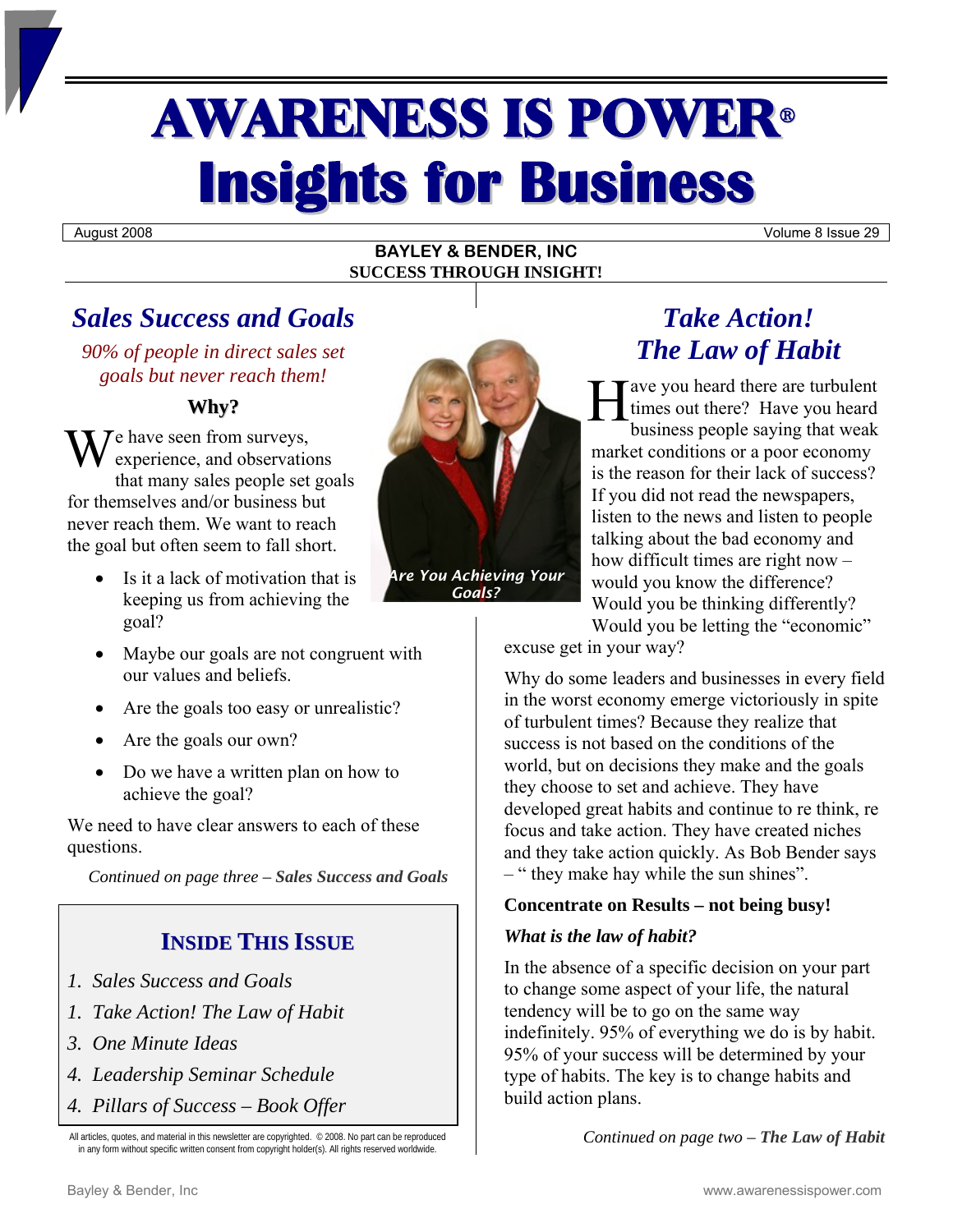#### *Continued from page one – The Law of Habit*

Desire is the starting point of success. Once you have determined your goals ask yourself this question - How badly do you want it and are you willing to pay the price. Desire is the starting point of changing habits. How much do you really want to change your work habits?

Steps to eliminate self Defeating habits and replace them with self reinforcing habits.

- 1. Identify the habit you want to change
- 2. Define the new habit you wish to develop
- 3. Begin the new behavior as strongly as possible
- 4. Ask other people to support your new habit

Rafique is never affected by the economy. He is our hair dresser in Georgetown. He studied under Vidal Sassoon and is terrific. Whenever we go



through an economic down swing – I ask Raffique how is your business and he said – he is not affected by the economy. All women continue to have their hair done. Think about it  $-$  if you want something – can you still find a way to get it? When there's a will – there's always a way.

This is the best year we have had in the history of our company. 19 years of business. Why! It's God! He is providing. There is abundance in the world. If we believe we are not going to have business that will become our destiny. If we believe God will provide – that will become our destiny. What stops us from achieving our great success? Fear of Failure, fear of rejection, fear of success? Fear!!!!

Just let go and get out of your own way. Get out of the ditch. Put all of your worries and anxieties in God's hands and let him take over. That is not to say you don't have any part of this equation. Oh yes, we have a big part of this process. Plan, prioritize, set goals and take action.

*Planning is deciding what to do. Planning is a habit. People who plan regularly master the habit of planning.* 

*Continued on next column –* 

One you have set your plans and put together your

goals, we need to form good habits. In only takes 3 days to 21 days to form a habit.

|  |  | MON TUES WED THURS FRI SAT SUN |  |
|--|--|--------------------------------|--|
|  |  |                                |  |
|  |  |                                |  |
|  |  |                                |  |
|  |  |                                |  |
|  |  |                                |  |

What is stopping you right now from having the great success you

want? What is getting in your way? What is blocking you?

Ask yourself this question. How badly do you want it and are you willing to pay the price. What is the price you have to pay? Is it working extra time when the sun is shining and you would rather be outside enjoying this beautiful weather? Is it working on weekends? Is it taking time to attend a seminar to get your batteries recharged and creative juices flowing? Is it taking time out of your day to day work to re formulate your strategic plan? Is it taking time to put together a new territory plan? Is it time to do a territory review? We are now beginning the  $2<sup>nd</sup>$  half of the year. If you are on the January fiscal calendar year – you have 6 months to go to reach your quota and goals.

The law of attraction says we are all in the state of entropy. All things are vibrating and radiating out. We have the power to send our thoughts and energy across the world and people will send this energy back to us. Our prospects and customers can feel our magnetic forces and energy. We are all put on this earth to make it a better place. We all have our jobs to do. Whether it is Doris teaching Water Yoga and Deep Water Running, Bruce Williams VP of IBM Corporation, PJ Mitchell VP of IBM, Susan Keating CEO of National Foundation of Credit Card Counseling, Patty Brown the President of Johns Hopkins Medical Systems, Dr. Bruce Lytle Cardiac and Thoracic Surgeon at the Cleveland Clinic, Dr. William Welches Pain Management from the Cleveland Clinic, Dr. Phil Kovoor and Dr. Jimmy Hwang – oncology Doctors at Georgetown University Hospital, Michele Deck President of G.A.M.E.S who is the most creative trainer of trainers we have ever met, Vi Colandreo who has very powerful prayers, and all members of the Miracle Prayer Group, we all have very important jobs to do that touch, change and enrich people's lives.

*Continued on page four – The Law of Habit*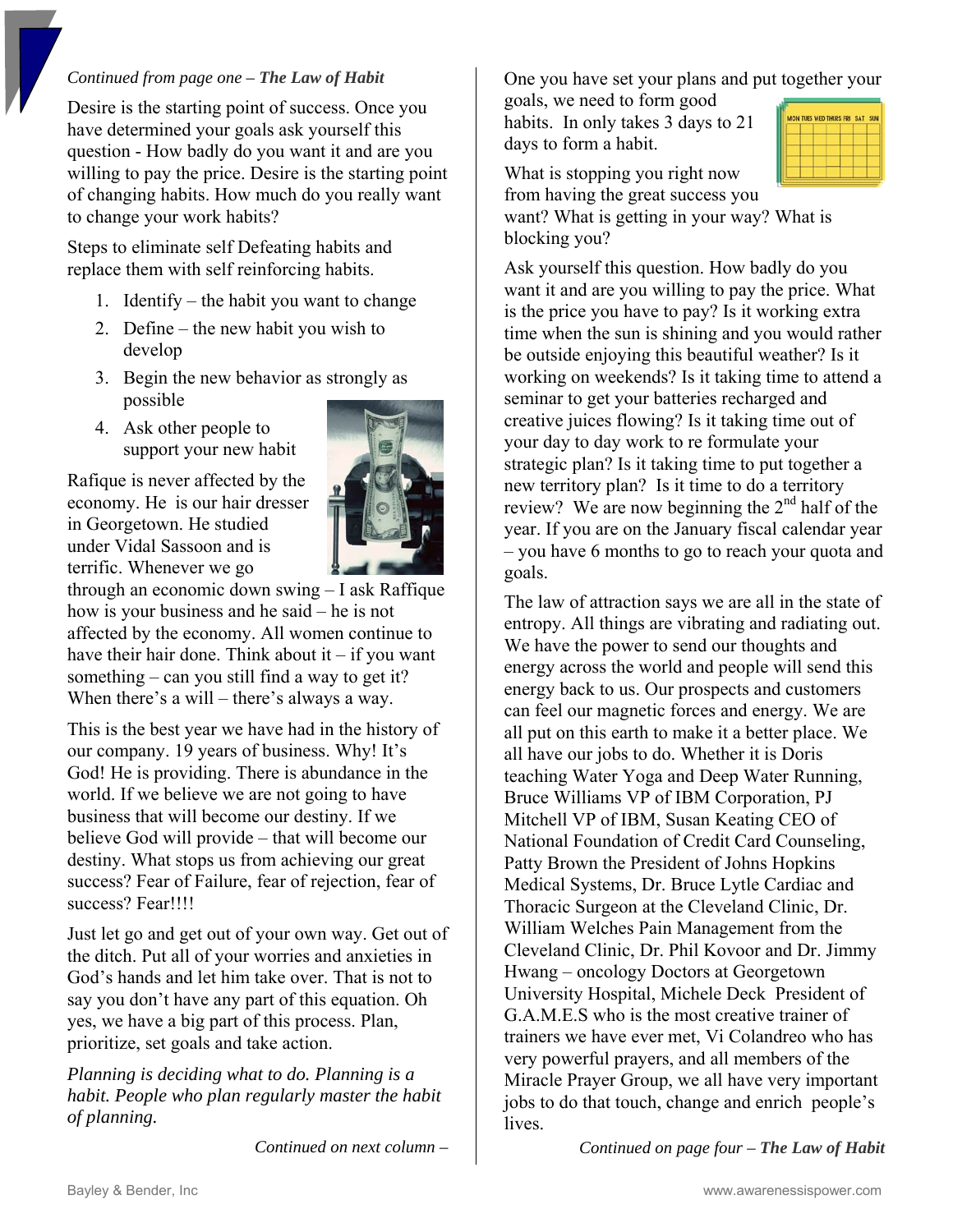#### *Continued from page one – Sales Success and Goals*

If we do not, we'll probably have difficulties achieving the goals.

- **If it is lack of motivation**, consider evaluating the goal and its results if achieved. Many times we find that the lack of motivation is due to not understanding why the goals are important. Or we find out that it is not important.
- **If the goals are not congruent with our values** and beliefs, we will struggle working towards the goals completion.
- **If the goals are too easy or unrealistic,** there is no desire to attempt it at all. We must find the fine line of setting our goals realistically high. If our goals stretch us enough that after achieving them we are exhilarated, than we have set our goals realistically high. If our goals are too easy we may find

ourselves not working towards their achievement because we see little value.

• **If the goals are not our own** we may not see the reason behind the goals in the first place. Evaluate each goal and



determine "WIIFM" – *What's in it for me*. We may find that the goals can be achieved by understanding how we benefit from accomplishing them.

• **If we do not have a written plan** for our goals, we will not be prepared for every obstacle that can stand in the way. In this fast-paced world, people are always vying for our time, which can derail achievement of our goals. By creating a written plan for each of our goals, we will have a clear path on who, what, where, when, why, and how we are going to accomplish the goal. People will quickly understand that we are on the path to success.

Goal setting is one of the most powerful sales tools known. It can help us achieve more in less time! It is one of the common denominators of all high achievers.

Crystallizing our goals is the first step to *Success in Sales!*

The key to success in sales is excellence! The key to excellence is planning! The key to planning is commitment! The key to commitment is having a clear picture of your future!

## *"The world makes way for the man/woman who knows where he/she is going."*

─ Ralph Waldo Emerson

Source: Gary Sorrell, president of Sorrell Associates, LLC. All rights reserved worldwide. Copyright protected.



# **Belief**

Belief is the knowledge that we can do something. It's the inner feeling that what we undertake, we can accomplish. For the most part, all of us have the ability to look at something and know whether or not we can do it. So, in belief there is power: our eyes are opened; our opportunities become plain; our visions become realities.

*"In the moment that you carry this conviction… in that moment your dream will become a reality"*

> ─ Robert Collier a San Africa Charles Barro



Enter your Zip Code to see U.S. Census data and comparisons with neighboring zip codes.

The site provides an interesting "first glance" at a ZIP Code area including demographics and social and economic indicators.

ZipSkinny.com was created as a Web development project using Census data obtained from the [Census website](http://www.census.gov/).

Check it out at [www.zipskinny.com](http://www.zipskinny.com/)

Don't miss next month's issue. **Subscribe now!** 

#### **AWARENESS IS POWER**® *Insights for Business*

2024 Powder Mill Rd Silver Spring, MD 20903 Tel: 301-439-8317

E-mail: [aip@awarenessispower.com](mailto:aip@awarenessispower.com)

Visit Our Web Site at: [www.awarenessispower.com](http://www.awarenessispower.com/)

12 Issues For Only \$97